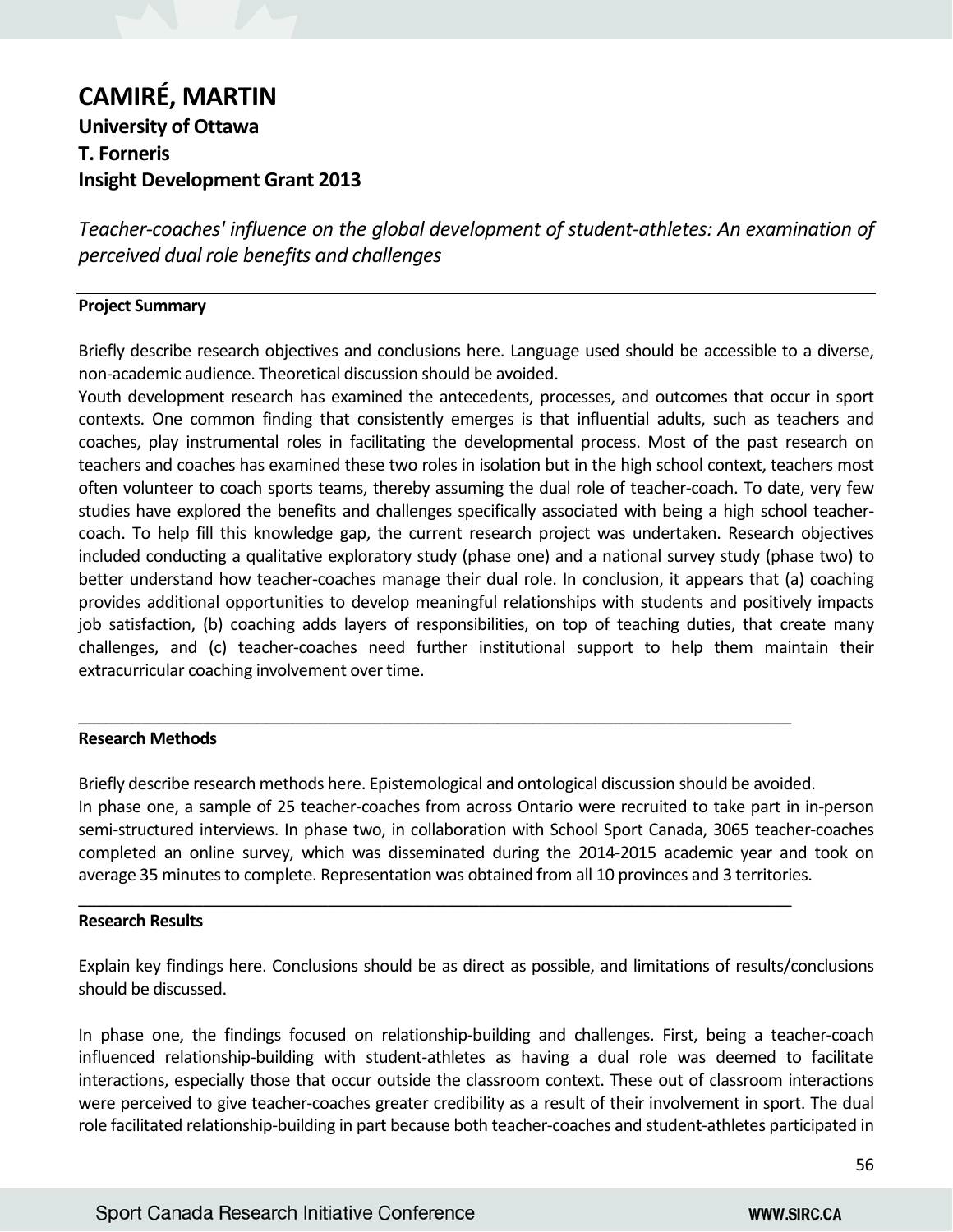high school sport voluntarily, which fostered greater intrinsic motivation and created a positive motivational climate. Additionally, teacher-coaches discussed how sport presents a less formal and more emotionally invested setting than a classroom, allowing teacher-coaches to connect with student-athletes on a more personal level. The teacher-coaches reported how coaching provided them with numerous positive experiences that counter-balanced the challenges often encountered in the classroom (e.g., discipline issues). These positive experiences were said to contribute to increased job satisfaction. The teacher-coaches also reported benefits for student-athletes as a result of building relationships. Many of these benefits involved helping student-athletes deal with issues in their personal lives, including parental separation, substance abuse, and suicidal thoughts. Second, teacher-coaches reported challenges with time, administrative tasks, colleagues, and logistics. In regards to time, some teacher-coaches discussed how taking on coaching as an additional commitment had negative impacts on their personal lives because the long hours made it difficult to spend quality time with family members. Additionally, some teacher-coaches described getting fatigued and sick as a result of overworking. Administrative issues (e.g., large amounts of paperwork required to travel to tournaments) caused significant stress for teacher-coaches. Finally, teacher-coaches also reported issues with colleagues, particularly those not involved in extracurricular activities, who complained about having to supply teach when the teacher-coaches travelled for tournaments.

In phase two, many of the results mirrored what was found in phase one. In terms of benefits, the participants ranked the enhanced opportunities to interact with students as the greatest benefit of being a teacher-coach. Such results emphasize how the relational aspect of coaching is paramount and reinforce the notion that a healthy coach-athlete relationship is a fundamental component of effective coaching. The greatest challenges faced by teacher-coaches were (a) meeting family obligations, (b) managing time, and (c) managing administrative duties. These findings are in accordance with phase one, illustrating how teaching and coaching commitments, when combined, put much stress on teacher-coaches' allocation of time. Teacher-coaches in their 30s and 40s were more likely to report these as challenges than teacher-coaches in their 20s and 50+. Limitations should be noted. The samples of participants for phases one and two consisted predominantly of male teacher-coaches. Further, the two phases did not include student-athletes as only the perspectives of teacher-coaches were documented. Finally, it is important to note that the data were self-report and crosssectional, which precludes causal inferences.

#### **Policy Implications**

Describe relevance of research to enhancing sport participation in Canada here. If possible, refer to specific relevant policies and/or programs as well as organizations and/or levels of government (municipal, provincialterritorial and/or federal).

 $\_$  , and the set of the set of the set of the set of the set of the set of the set of the set of the set of the set of the set of the set of the set of the set of the set of the set of the set of the set of the set of th

The qualitative data provided many rich insights into the benefits and challenges experienced by Canadian high school teacher-coaches. Such insights were corroborated by the national survey data, which examined a wide range of demographic and role-related variables reported by over 3,000 participants. Despite the challenges they faced, there is strong evidence indicating that teacher-coaches firmly believed that their dual role allowed them to (a) develop meaningful relationships with their student-athletes and (b) help with a number of issues in their student-athletes' lives.

From a policy standpoint, our results point to several concerning trends. More than 60% of teacher-coaches in our national survey reported coaching two or more sports during the academic year, but only 3% reported benefiting from some sort of reduced teaching load. Furthermore, with the exception of Quebec, the vast majority of teacher-coaches reported not receiving any financial compensation for their coaching duties. Although we found evidence that many teacher-coaches do remain involved in coaching long-term (based on